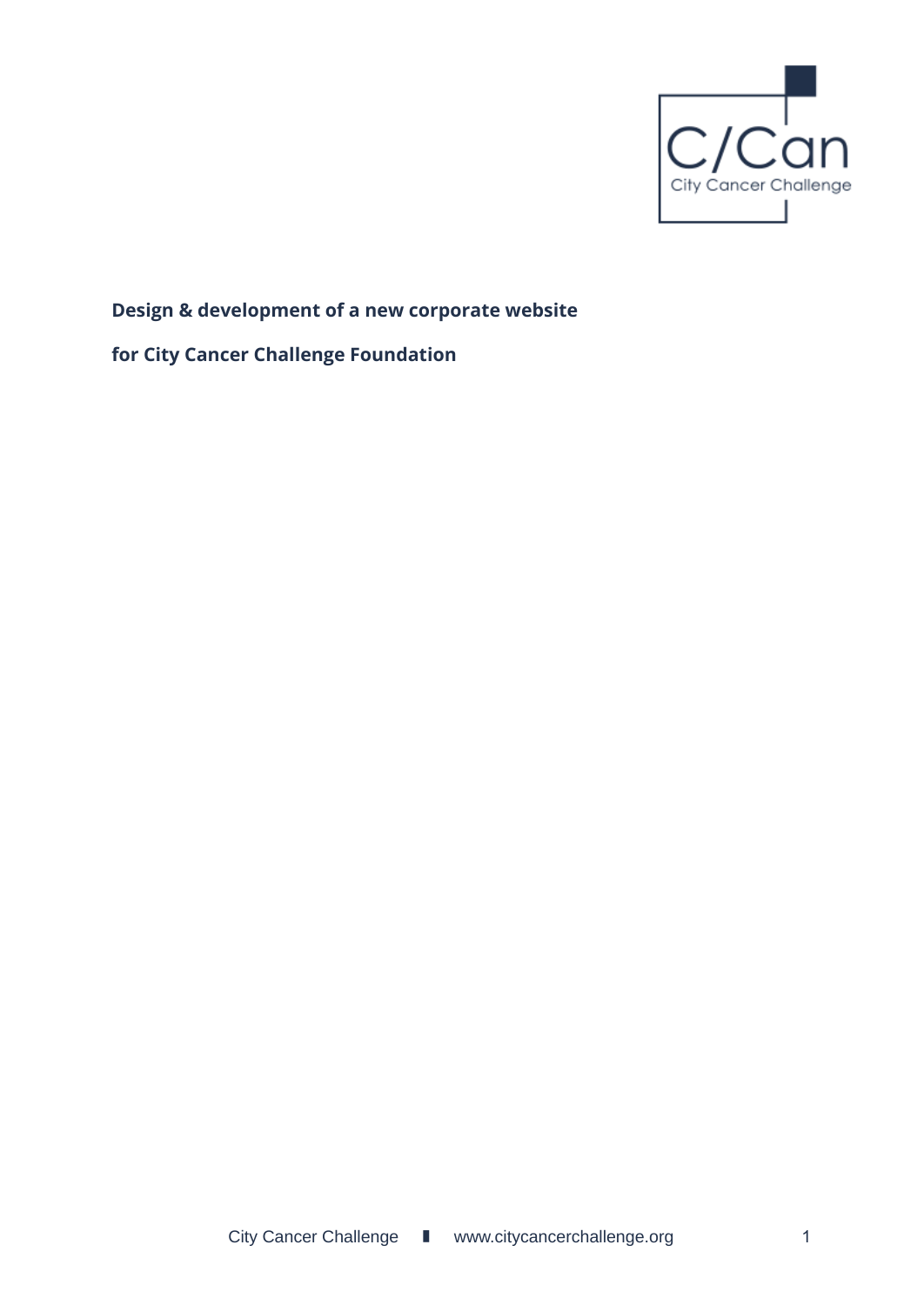[About City Cancer Challenge](#page-2-0)

[About the project](#page-2-1)

[New website requirements](#page-3-0) [Functional requirements](#page-3-1) [Technical requirements](#page-3-2) [SEO & Analytics requirements](#page-6-0) [SEO On page:](#page-6-1) [SEO Off page:](#page-8-0) [Approach to branding and user experience](#page-8-1)

[Timing and deliverables](#page-9-0)

[Provider requirements](#page-10-0)

[Timeline & Milestones](#page-11-0)

Instruction to bidders

[Other terms and conditions](#page-12-0)

[Annex 1: SEO specifications for City Cancer Challenge's new website](#page-13-0) [SEO On Page](#page-13-1) [SEO Specifications - Off Page](#page-19-0)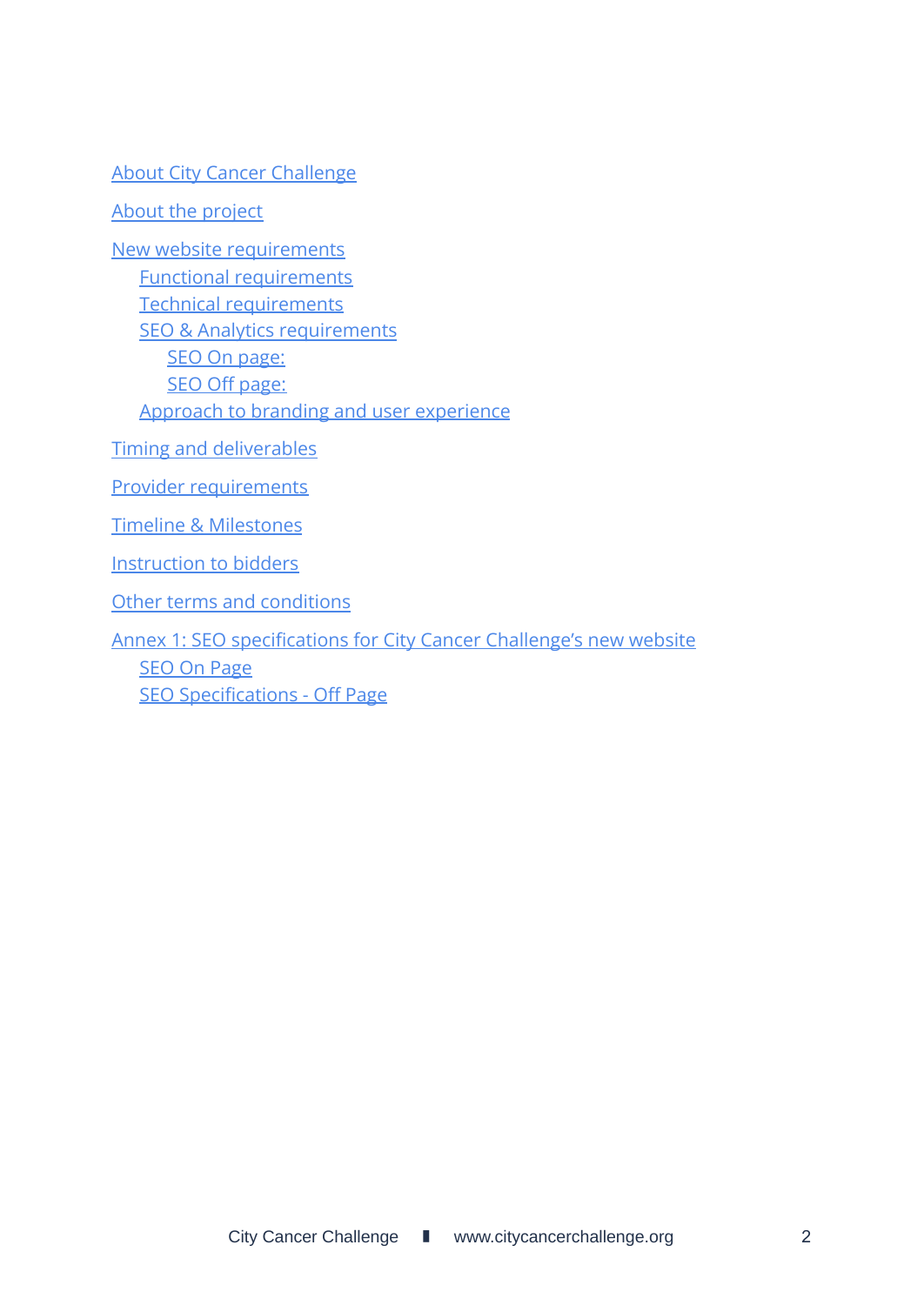# <span id="page-2-0"></span>1. About City Cancer Challenge

City Cancer Challenge Foundation (C/Can) supports cities around the world as they work to improve access to equitable, quality cancer care. It leads a city-based partnership initiative that aims to improve access to quality cancer care in cities around the world by transforming the way stakeholders from the public and private sectors collectively design, plan, and implement cancer solutions.

The approach is built on the core principle that cities can drive impact at national level by crafting data-driven solutions with the support of a network of global, regional, and local partners that reflect an understanding of the unique local context.

C/Can was launched by the Union for International Cancer Control (UICC) at the 2017 World Economic Forum Annual Meeting in Davos. It was established as a standalone Swiss foundation in January 2019, and is currently active in nine cities across Africa, Asia, Eastern Europe and Latin America.

For more information about C/Can, please visit our [website](https://citycancerchallenge.org/).

# <span id="page-2-1"></span>2. About the project

The purpose of this Request for Proposal (RFP) is to solicit proposals from web design and development organisations to design and develop C/Can's new corporate website.

C/Can is looking for a cutting-edge web design agency for this project. The selected company should have a great eye for innovative design and be proficient in technologies such as HTML5, Wordpress, responsive design, parallax scrolling, etc.

Bidders are requested to propose the best and most cost-effective solution(s) to meet C/Can's requirements, while ensuring a high level of service.

City Cancer Challenge's current website dates from 2019. The site was born as a landing page, and has a series of limitations that make it replacement necessary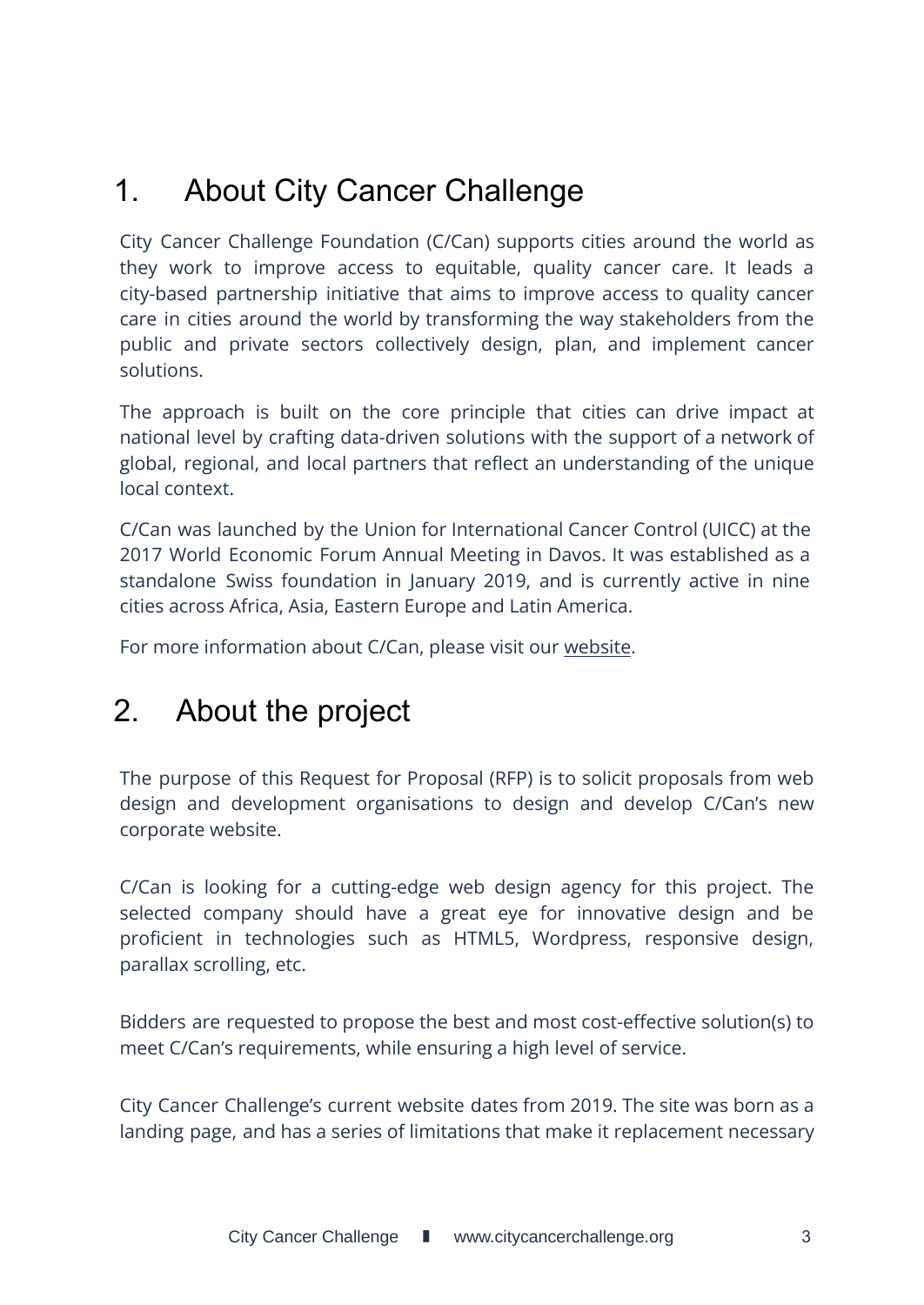to improve both its efficiency and the flexibility in the management of its contents and its scalability.

The selected organisation will work with C/Can and its digital partner to understand the needs of C/Can and its many user groups and accordingly design, develop and implement a new digital asset.

# <span id="page-3-0"></span>3. New website requirements

The solution developed by the selected provider shall meet the following requirements:

## <span id="page-3-1"></span>**3.1. Functional requirements**

In terms of **functionalities**, the website shall meet, among others the following requirements:

- Global search box, with categorised search results.
- Blog categorisation, tagging and filtering.
- Event calendar (The Event Calendar or a similar alternative)
- Interactive map, with cities and projects.
- Contact forms. Newsletter: The website shall allow users to subscribe to C/Can's newsletters. There shall be different newsletter options according to users' interests.

The website shall allow for **integration** with the following tools.

- **Salesforce.** All website contact forms shall be integrated with C/Can's CRM system.
- **● Mailchimp**
- <span id="page-3-2"></span>● **Power BI** (or similar)

## **3.2. Technical requirements**

The new website shall meet the following technical requirements

● **Content Management System**: The website shall be developed in WordPress.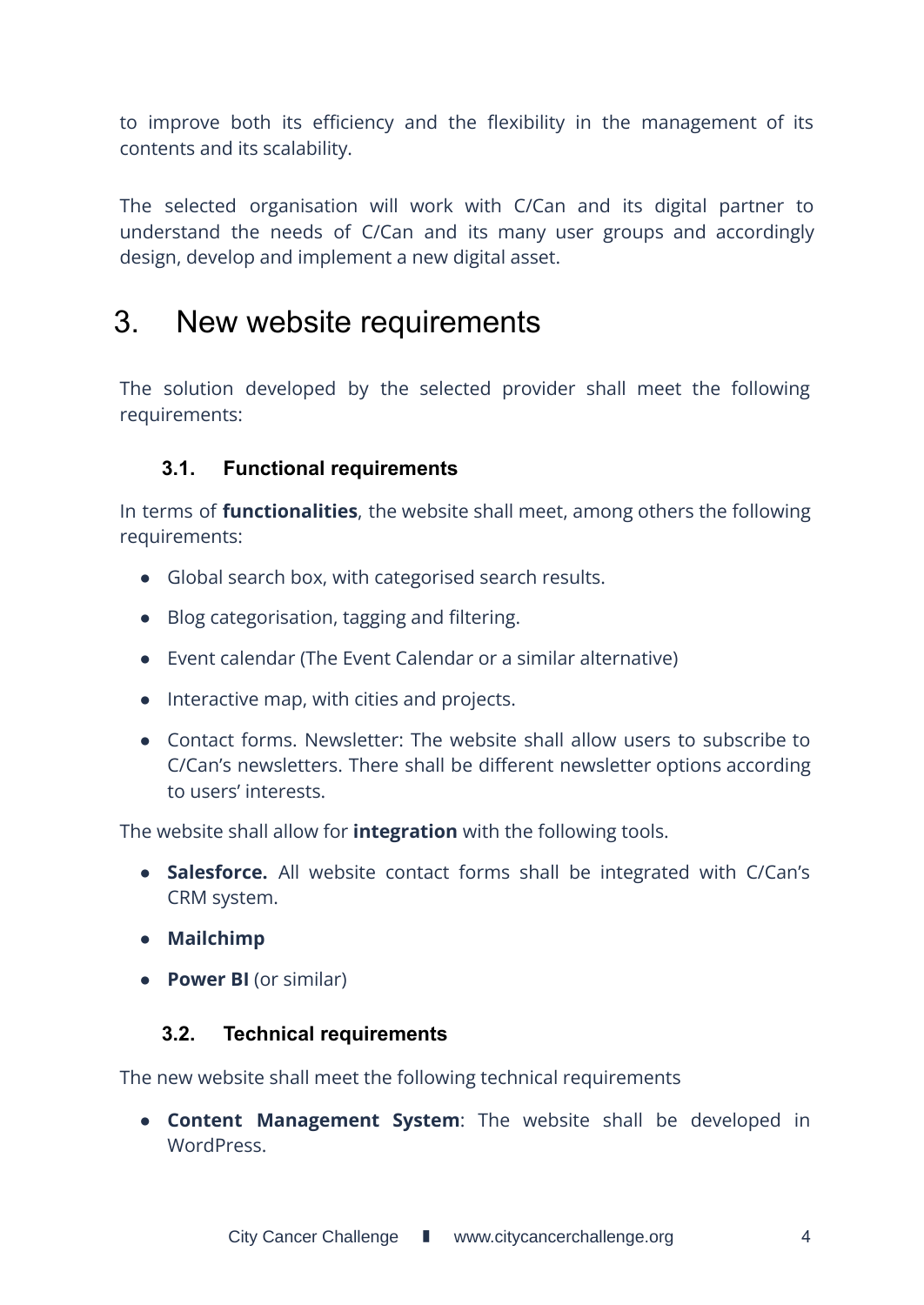- The provider shall provide C/Can with guidelines on the backend's basic functionalities for content uploading.
- The website's **theme and data model** shall include the following:
	- A catalogue of flexible, reusable modules allowing to compose the above-mentioned contents.
	- A rich set of custom post types (CPT) that results in well defined and structured content. The use of Advanced Custom Fields to provide such structure is strongly recommended.
	- A custom-made theme implementing the aforementioned modules, templates and custom post types.
	- A classic data entry, which is preferred over Gutenberg and other visual composers.
	- In addition to regular pages, the theme must address the creation of general-purpose landing pages, which could be needed in languages other than English. These pages might also need a different header and footer.
- The website shall use **plugins and other third-party solutions** wisely, only when an additional, complex functionality is needed (performance, security, etc.) and not as a substitute for a few lines of code. The plugins shall be widely used and well tested.
- **Performance**: The website shall implement a cache system in order to improve speed and reduce server load. The use of W3TC is strongly recommended.

### ● **Security**:

- The website shall include security measures in order to minimise the risk of attacks on the site.
- The provider shall perform a benchmark and recommend a security solution among the many options available (WordFence, Sucuri, Malcare, etc.)
- **Data recovery**:
	- The website shall allow for automatic backups of both data and files.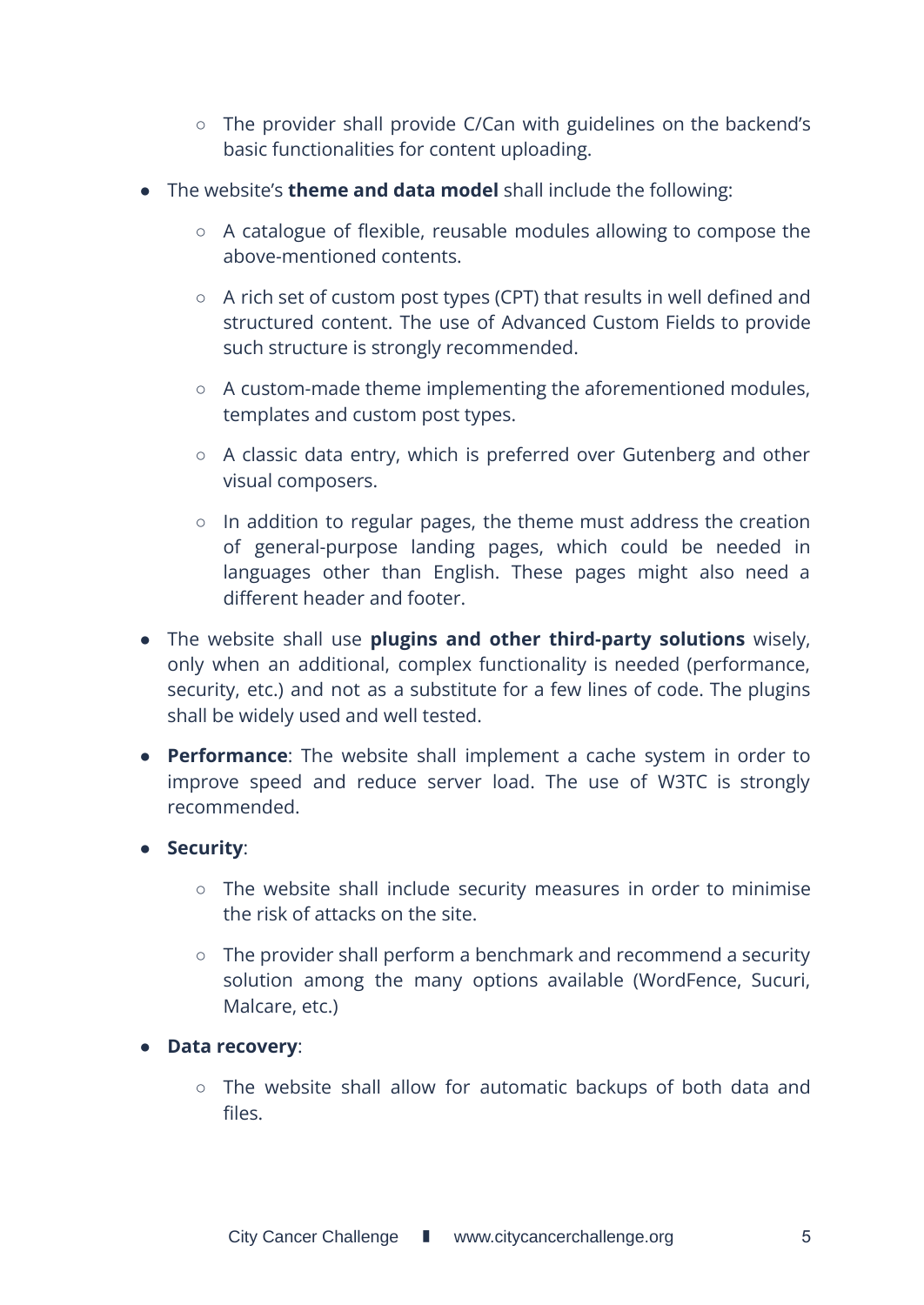- Such functionality shall be configured at both the WordPress level or the hosting level, although the latter is preferred.
- **Analytics**: The website shall allow for the tracking of all major events (page loads, button and CTA clicks) through Google Analytics and Google Tag Manager in order to better understand user behaviour.

### ● **Hosting**:

- The website shall be hosted on an Apache/nginx web server (with PHP version 7.4 or higher) alongside a MySQL/MariaDB database.
- The selected provider shall be responsible for the hosting of the website (either host or provide a hosting solution). Siteground, the current hosting provider, is an option that should be considered.

### ● **Multi-language support**:

- $\circ$  For the time being, the only language available on the website will be English.
- However, the provided solution shall allow for potential translations into other languages as they might be needed in the future. This will most likely apply to landing pages only. In this regards, the selected provider shall take the following into consideration:
- Multi-language requirements will have an impact in terms of typography (the chosen typography should be available not only in the latin alphabet but also on cyrilic, chinese and arabic alphabets, among others) as well as on the website design (for right-to-left languages, the whole design should be mirrored).
- The impact that translating only certain parts of the website (and not the whole site) could have on the user experience should be assessed.

#### ● **Data migration**:

- There shall be no automatic migration of content other than the blog, as the structure and content of the new website shall differ significantly from the current website.
- Regarding blog migration, the selected provider should take the following into consideration:
	- Source HTML must be stripped of all styles.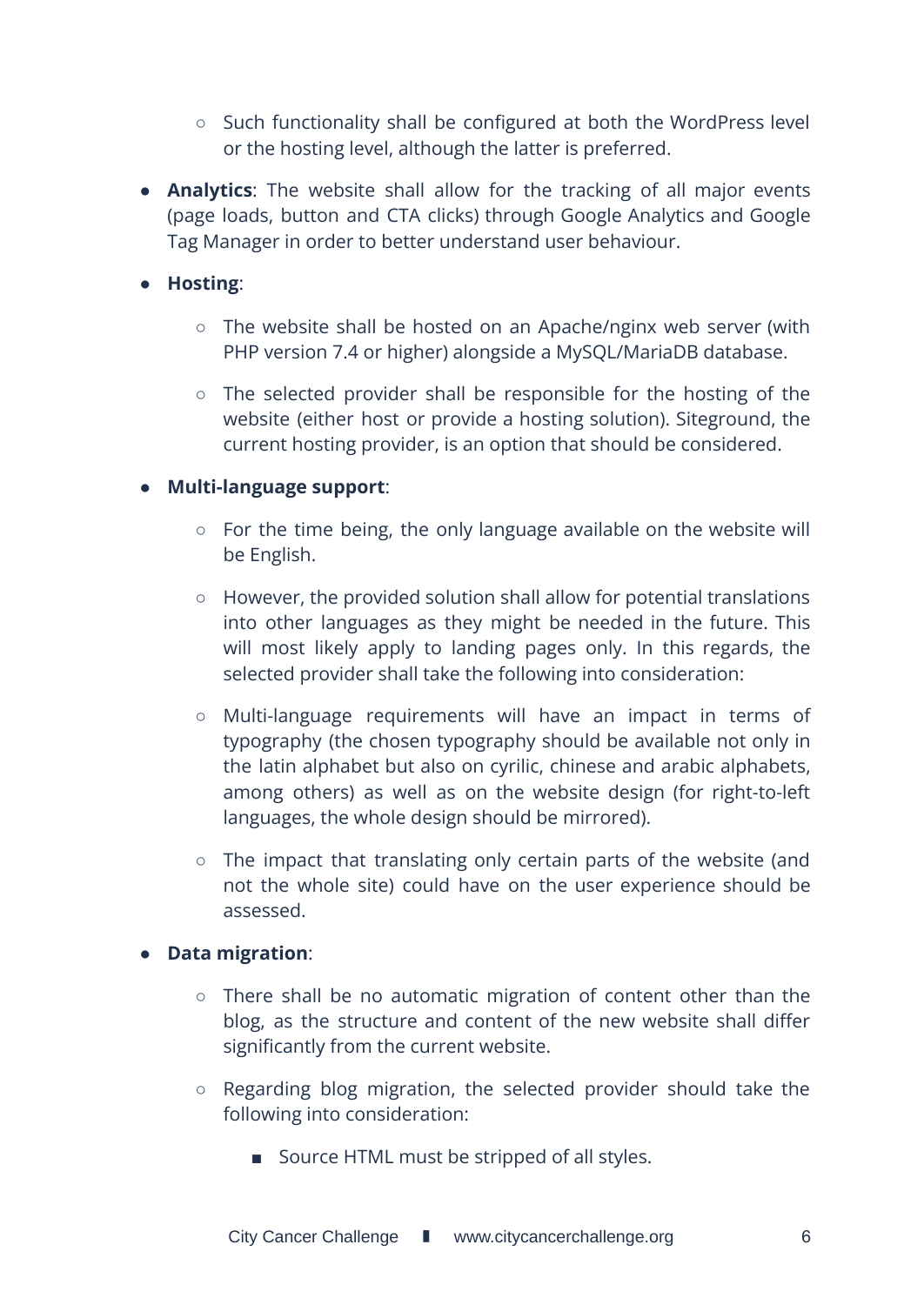- Image sizes may not be adequate for the new design.
- Links to pages in the current website shall be flagged and updated.

### <span id="page-6-0"></span>**3.3. SEO & Analytics requirements**

A full detailed description of the website's requirements in terms of SEO can be found in Annex I. The below points summarise the main aspects to be taken into account:

### <span id="page-6-1"></span>**3.3.1. SEO On page:**

- In terms of **technical requirements**, the new website's SEO On Page strategy shall meet the following criteria:
	- **Indexing Policy:** The website shall index all URLs that provide relevant information for both users and search engines. Conversely, URLs that do not provide value for the achievement of this objective and entail a waste of time in the crawling of the site should not be indexed.
	- **Sitemap file:** The Sitemap.xml file shall be created in .xml format and submitted to search engines, preferably through the Google Search Console tool for developers. The sitemap index file shall be used correctly, grouping URLs into various categories (pages, post, categories).
	- **Robots.txt File:** There shall be a robots.txt file uploaded at the root of the website. Pages that should not be crawled and therefore not indexed shall be included in the robots.txt file. The sitemap itself shall be included in the robots.txt file.
	- **Metadata:** All pages of the website shall include metadata, i.e. they shall always have a title, a description and a URL optimised for SEO.
	- **Header Tags:** Header tags, from H1 to H6, shall optimally organise the content structure of any website page. The header tags both within each post and among different posts shall all be different and unique.
	- **Canonical Tags:** The canonical tags shall be implemented according to the most relevant pages in relation to the content that is displayed and that should be shown in search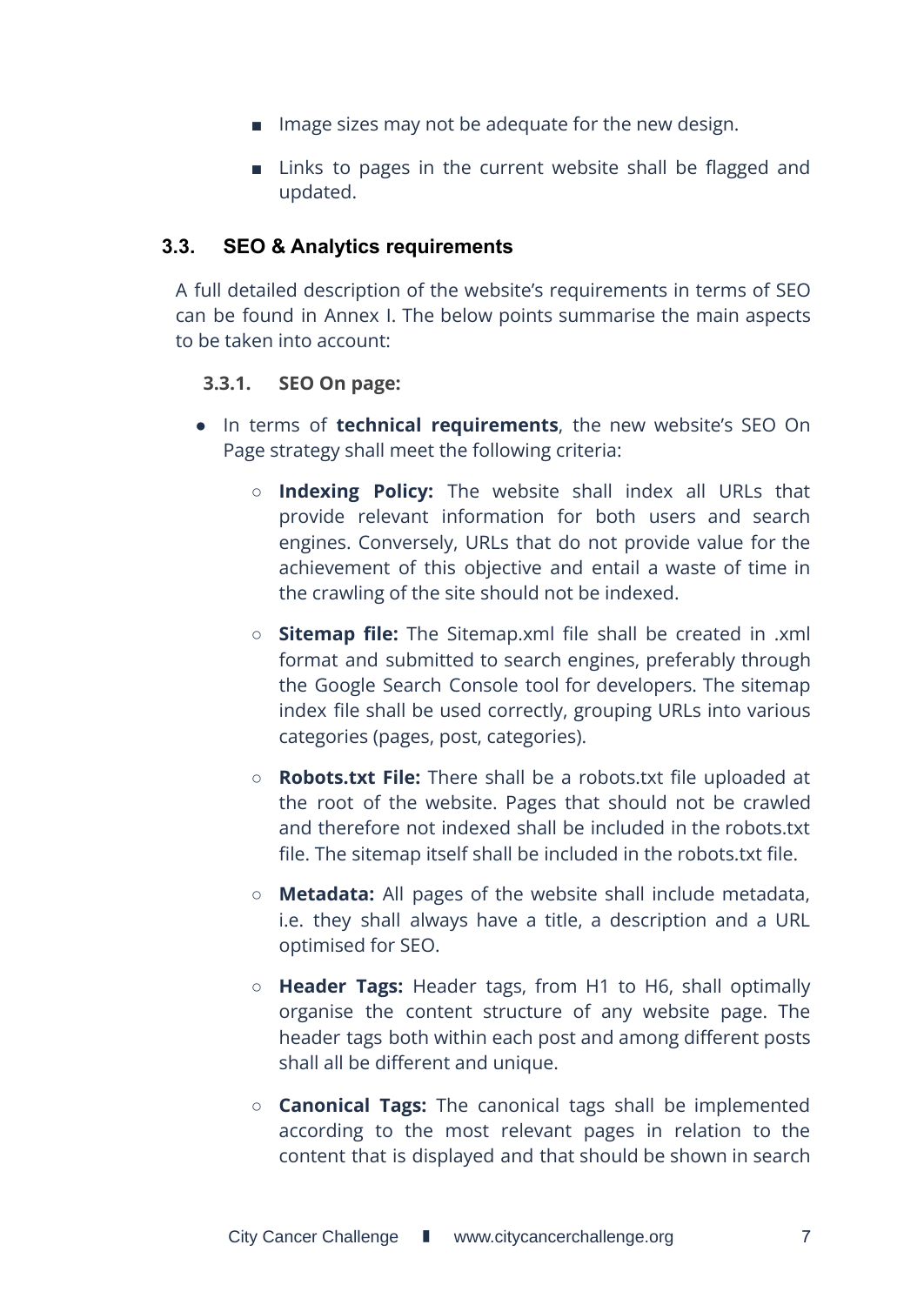engines. The website shall contain canonical tags to prevent bots from crawling duplicate pages or pages with similar content.

- **404 Errors:** The website shall not contain any URL taking the user to pages with 404 errors. 404 errors shall not be crawled or indexed.
- **Web Performance:** The performance of the website shall be optimal, exceeding at least 75 out of 100 for both desktop and mobile devices.
- **Web Experience:** To provide a great user experience within the website, the Core Web Vitals, which are made up of the Largest Content Paint (LCP-web load time), First Input Delay (FID-web interaction) and Cumulative Layout Shift (CLS-visual stability of the website) metrics, shall be optimised.
- **Images**: Website images shall be fully optimised for crawling and indexing.
- In terms of **content requirements,** the new website's SEO On Page strategy shall meet the following criteria:
	- **Inclusion of keywords:** The site shall be optimised with the keywords that define the business and that have the user's search interests. These shall appear in: metas, urls, landing content, header tags, anchor text of the links and images.
	- **Information Architecture:** The website's information architecture shall be optimised both for search engines and for the user.
	- **Text/HTML Ratio:** The HTML/text ratio shall be above 20% in each page of the website.
	- **Semantic Markup:** The new website shall contain a rich semantic markup. This includes the use of rich snippets, expanding the information of the results offered by search engines.
	- **Content Strategy:** The website shall follow a content strategy developed by the selected provider based on a benchmark and a keyword research. The content strategy shall not only apply to the blog, but also to the information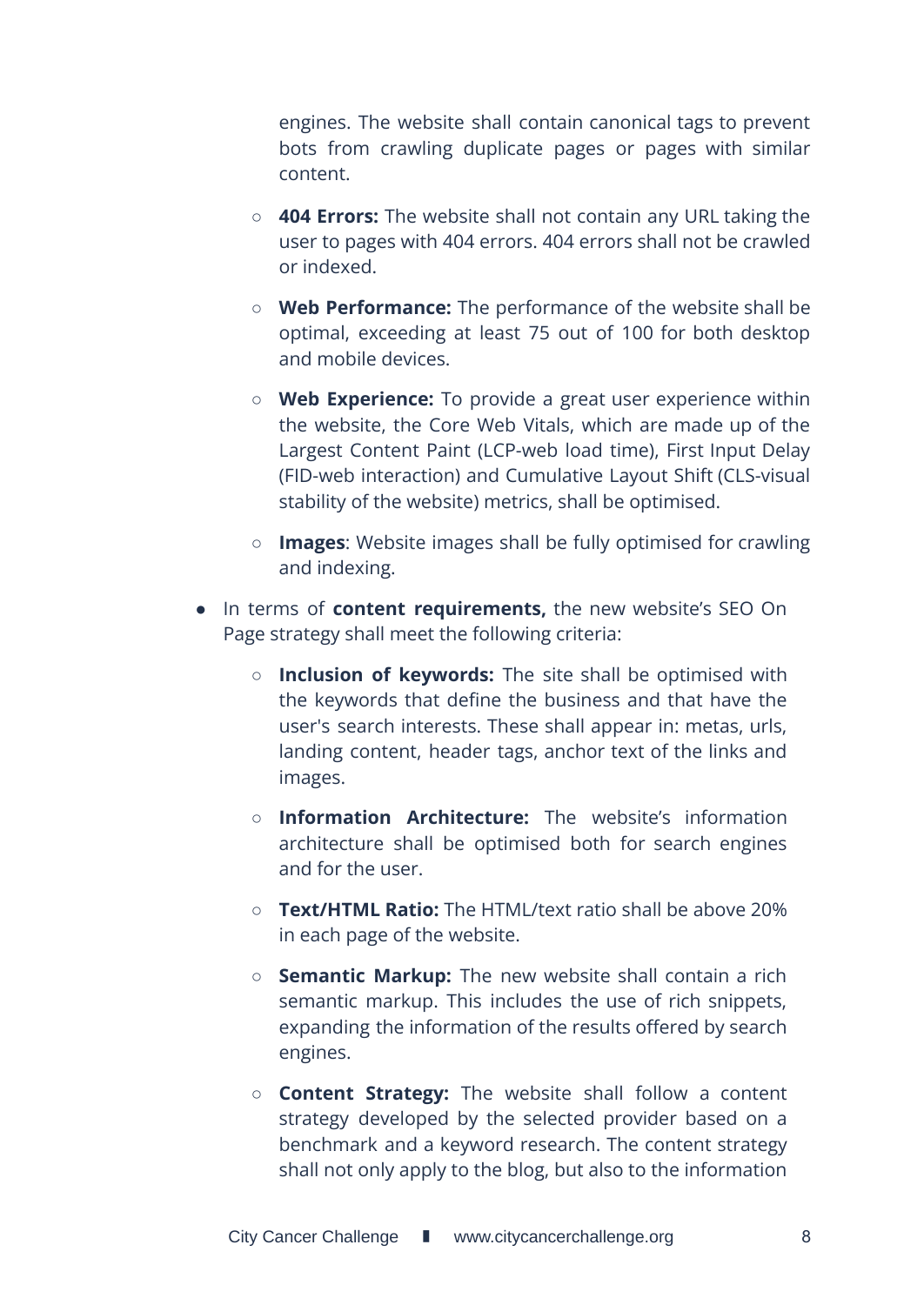architecture in order to generate organic traffic. The site shall have different and attractive contents and it shall not contain similar or duplicate content between its various pages.

### <span id="page-8-0"></span>**3.3.2. SEO Off page:**

- The new website's SEO Off Page strategy shall meet the following criteria:
	- **Link Building Strategy:** The website shall have a clear and effective link building strategy that provides greater authority in search engines than the current one.
	- **External Links:** The links' page authority shall be higher than 40 out of 100.
	- **Follow and Nofollow Tags:** There shall be a balance between "follow" and "nofollow" links. rel="sponsored" tags shall be avoided.

### <span id="page-8-1"></span>**3.4. Approach to branding and user experience**

In terms of branding and user experience, the selected partner should take into account the following considerations.

When it comes to the **user experience,** the website shall meet the needs of C/Can's diverse audiences, namely cities, city stakeholders, current and potential partners and donors, members of the Board of Directors, prospect cities and external audiences such as auditors and the press. Moreover, the selected provider shall take the following into account:

- Web design shall keep users informed about what is going on at all times, through appropriate feedback within a reasonable amount of time.
- Web design shall speak the users' language. The words, phrases, and concepts used shall be familiar to the user, rather than internal jargon. The website shall follow real-world conventions, making information appear in a natural and logical order.
- Web design shall offer users the clear possibility of leaving an unwanted action without having to go through an extended process.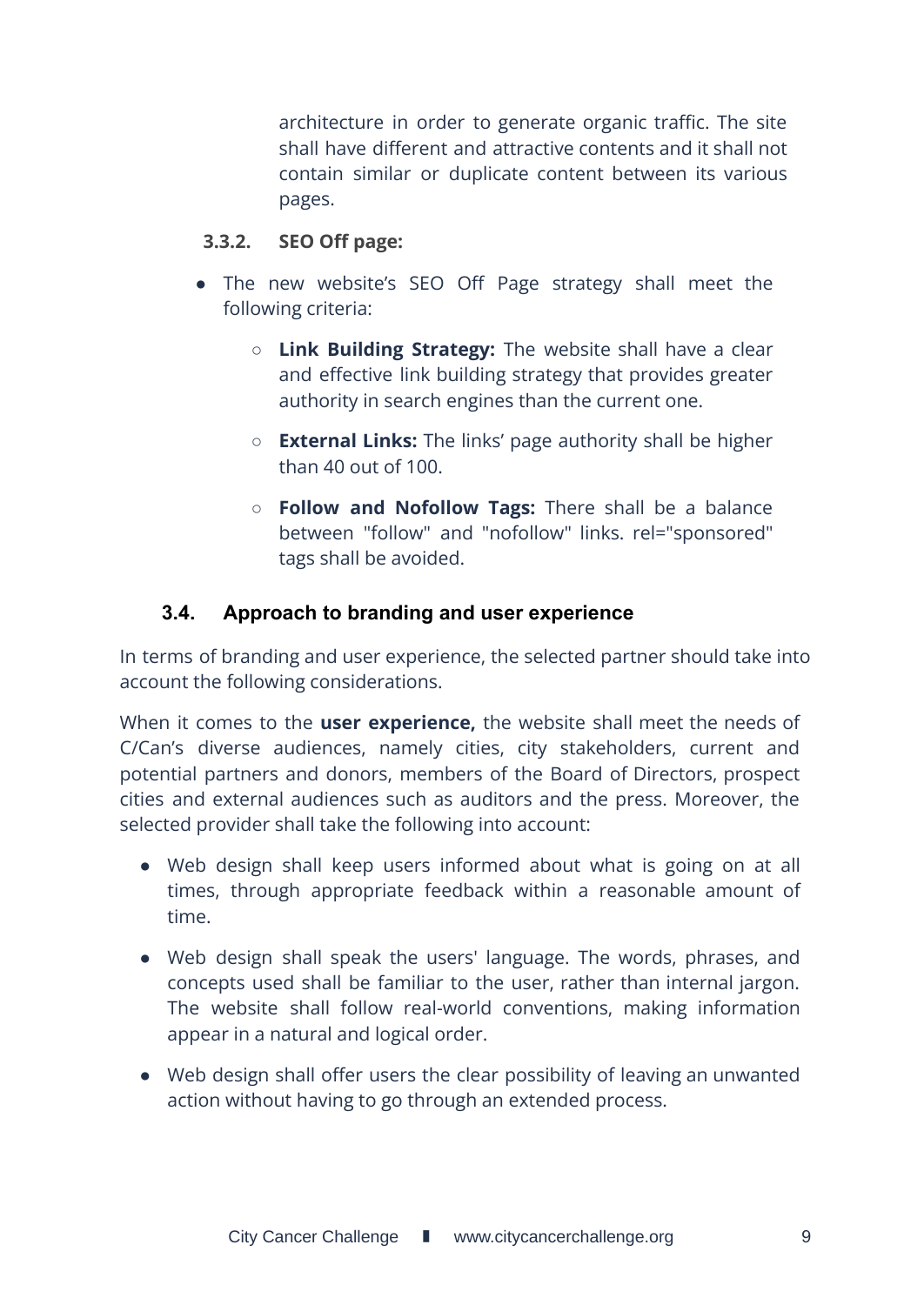- The website shall use platform and industry conventions. Users shall not have to wonder whether different words, situations, or actions mean the same thing.
- Web design shall carefully prevent problems from occurring in the first place.
- Web design shall minimise the user's memory load by making elements, actions, and options visible.
- Error messages shall be expressed in plain language (no error codes), precisely indicate the problem, and constructively suggest a solution.

With regards to **branding**, the website design shall comply with the latest version of C/Can's brand guidelines which shall be provided to the successful bidder in due time. For that purpose, the selected provider shall take the following into consideration:

- The website shall highlight the human attribute of the C/Can brand, portraying C/Can as a people-driven organisation and as a community of communities.
- C/Can's positioning and vision convey the idea of the organisation as the go-to partner for enabling change in cities. Therefore, the website's design shall acknowledge the crucial role that cities play in C/Can: the organisation serves cities, and not the other way around.
- The website shall respect the typographical and colour hierarchy, as well as other aspects related to the visual identity, established in C/Can's updated brand book.
- The new website shall not replicate the look and feel of C/Can's current website.

# <span id="page-9-0"></span>4. Timing and deliverables

The assignment shall be run between the months of March and August 2022, for the new website to be launched in Q3 2022.

There shall be the following minimum deliverables:

- User characterisation.
- Benchmark analysis (multidimensional, comprising similar brands: Foundations, City-led initiatives, e-health startups, etc. )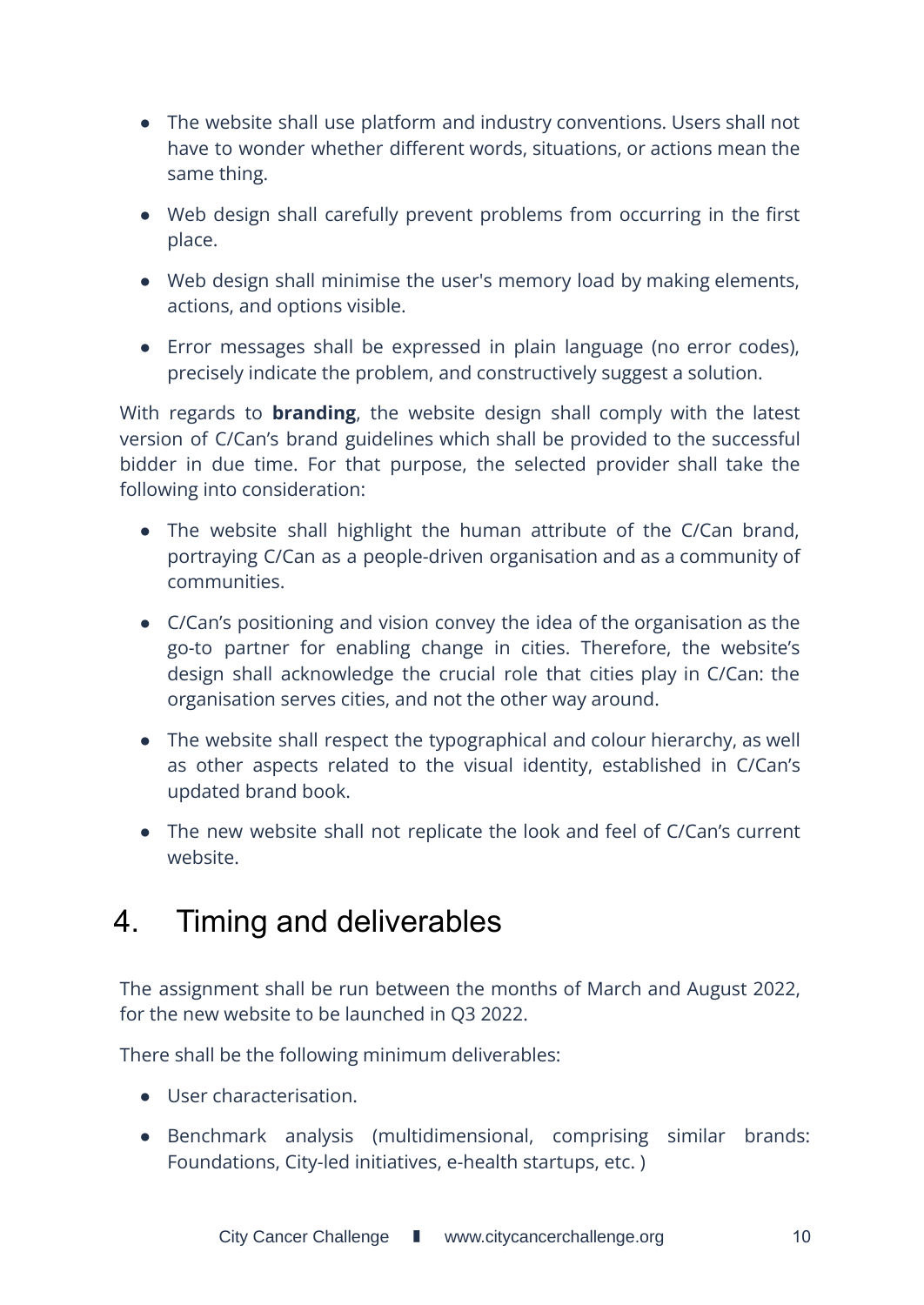- Navigation tree.
- Wireframes.
- Visual design.
- Front end implementation of key modules and templates.
- Back end implementation of the data model.
- A user manual to using some of the functionalities in the backend
- Final product.

# <span id="page-10-0"></span>5. Provider requirements

The selected organisation will have experience in:

- Design of digital products, such as websites and mobile apps: UX/UI design, visual design, etc.
- Technological development of digital products, such as websites and mobile apps: front-end and back-end development, system administration, etc.
- Branding and digital communication projects.
- International projects.

The team shall comprise at least the following profiles/members:

- Project Manager.
- SEO Manager.
- UX Researcher.
- UX Designer.
- Visual Designer.
- Technology Manager.
- Front End Developer.
- Back End Developer.
- Systems Administrator.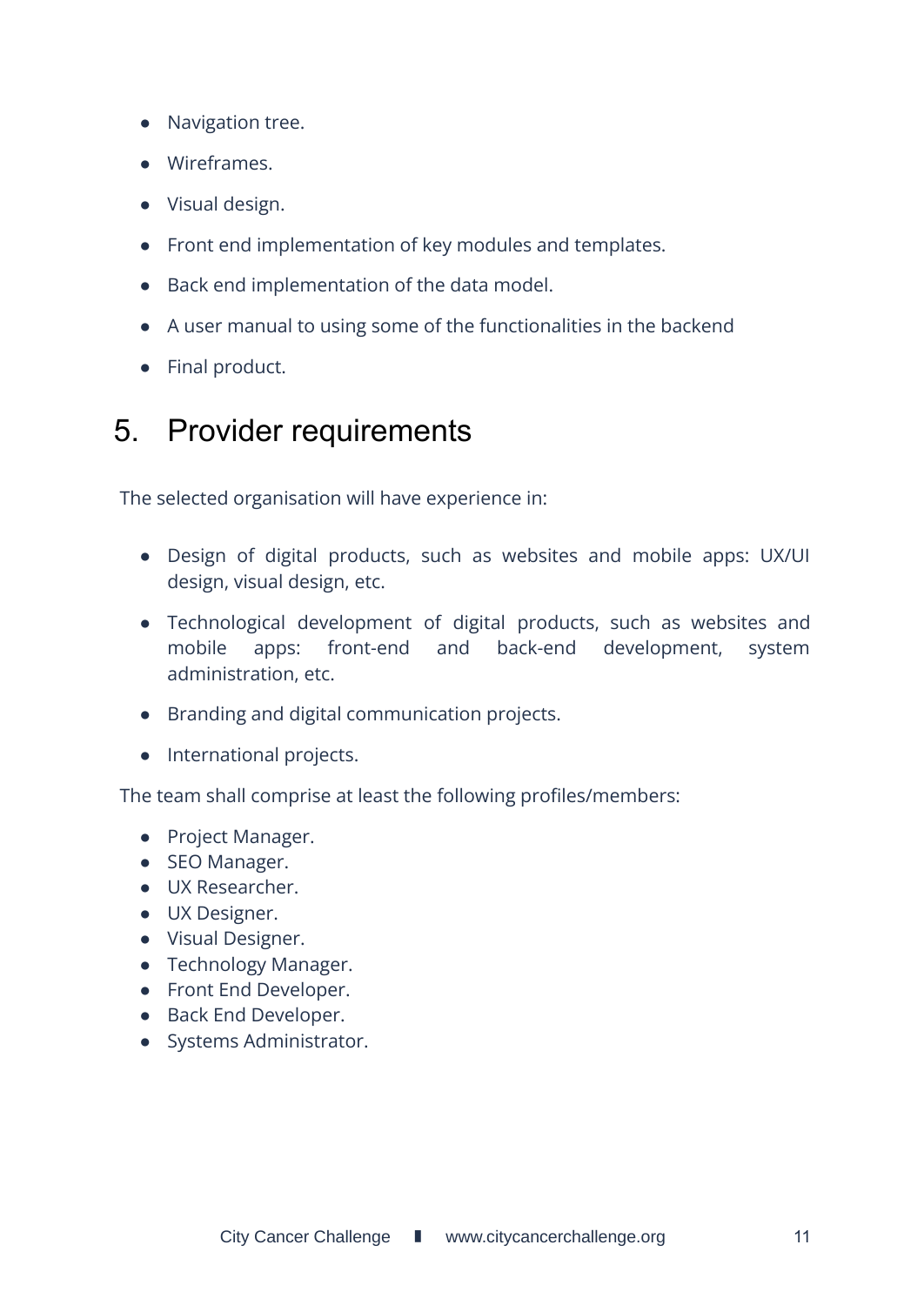# <span id="page-11-0"></span>6. Timeline & Milestones

- January 3, 2022: RFP Posting.
- January 10, 2022: RFP Questions Submitted in Writing by 09:00 a.m. CET.
- January 17, 2022: Answers to RFP Questions.
- February 14, 2022 Deadline for Proposals.
- End February: Selected Firms to be interviewed
- March 2022: Final Vote on Selected Firm
- March 2022: Establish Project Timeline and Goals with Firm:

# 7. Instruction to bidders

The **technical proposa**l shall be submitted in English and include the following information:

### Understanding of the Requirements of the project, including Assumptions

Include any assumptions as well as comments on the project as indicated in the Technical Specifications, or as the bidder may otherwise believe to be necessary.

### Proposed Project Team Members

The curriculum vitae of the senior professional members of the team including their specific responsibilities on this project, relevant experience and qualifications.

#### Proposed Approach, Methodology, Timing and Outputs

Any comments or suggestions on the technical specifications, as well as the bidder's detailed description of the manner in which it would respond to the technical specifications

#### Financial proposal

Including a realistic implementation plan with a detailed description of the cost in USD.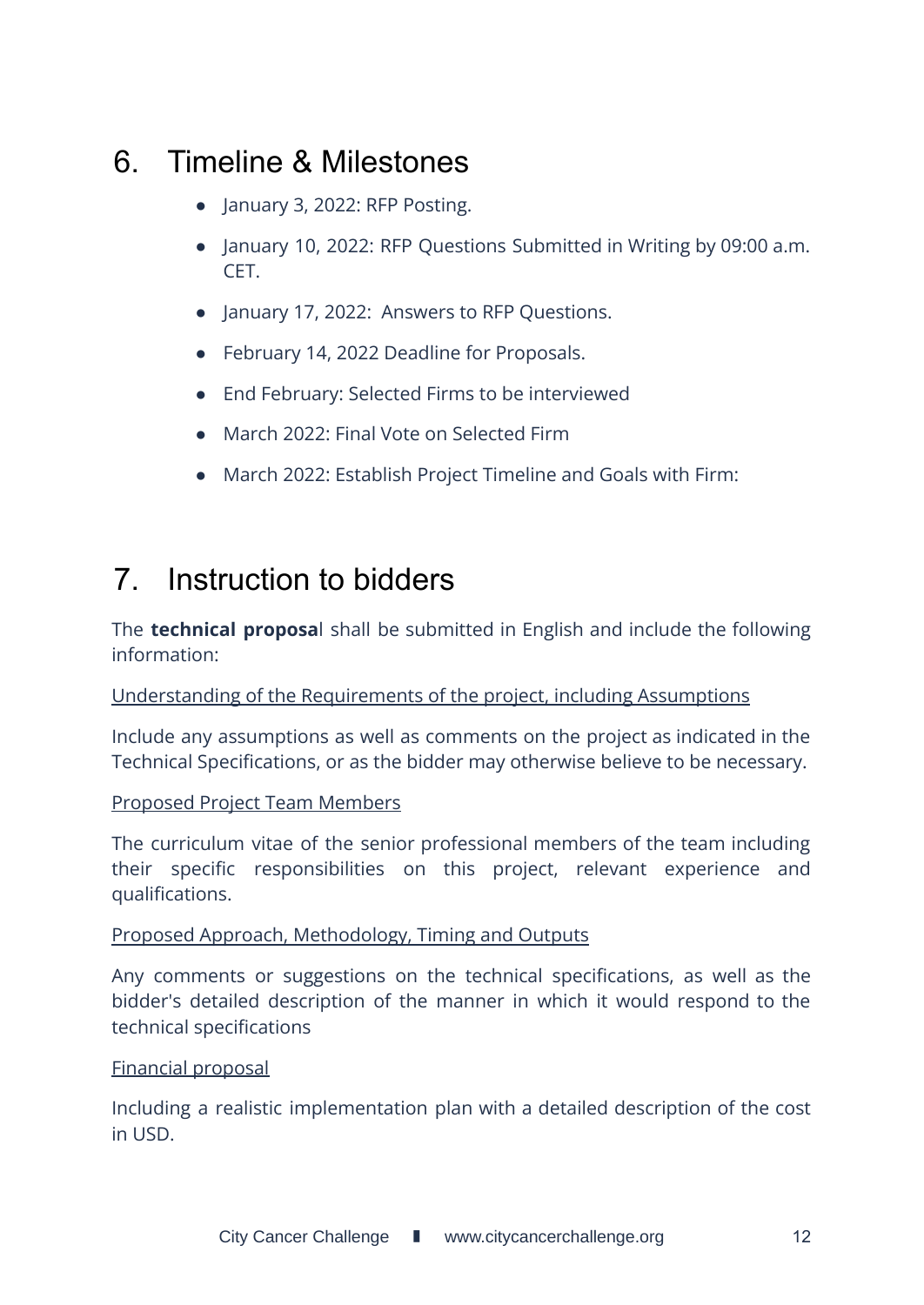### Portfolio

The portfolio of related work should include examples of recent relevant work

### References

List two client references including a contact name and contact information.

# <span id="page-12-0"></span>8. Other terms and conditions

● **Withdrawal of RFP**: Proposals may be withdrawn before the RFP submittal deadline by submitting a written request to the Contact Person.

Re-submittal before the RFP submittal deadline can be made; however, they may not be re-submitted after the deadline.

- **RFP costs**: All costs incurred in the preparation and presentation of proposals to the RFP shall be completely absorbed by the responding party to the RFP. All documents submitted as part of the RFP will become property of C/Can. Any material submitted that is confidential must be clearly marked as such.
- **Award basis**: C/Can reserves the right to accept of reject any and all proposals, to waive any irregularities in any proposal process, and to make an award of contract in any manner in which C/Can, acting in the sole and exclusive exercise of its discretion, deems to be in C/Can's best interest.
- Proposals will be reviewed in alignment with the **City Cancer Challenge Policy on Procurement.**

### **Contact for submission inquiries**

Please send the full proposal (as outlined in the RFP) by 14 February, 2022 and all inquiries concerning this solicitation to the following contact: Beatriz Escriña escrina@citycancerchallenge.org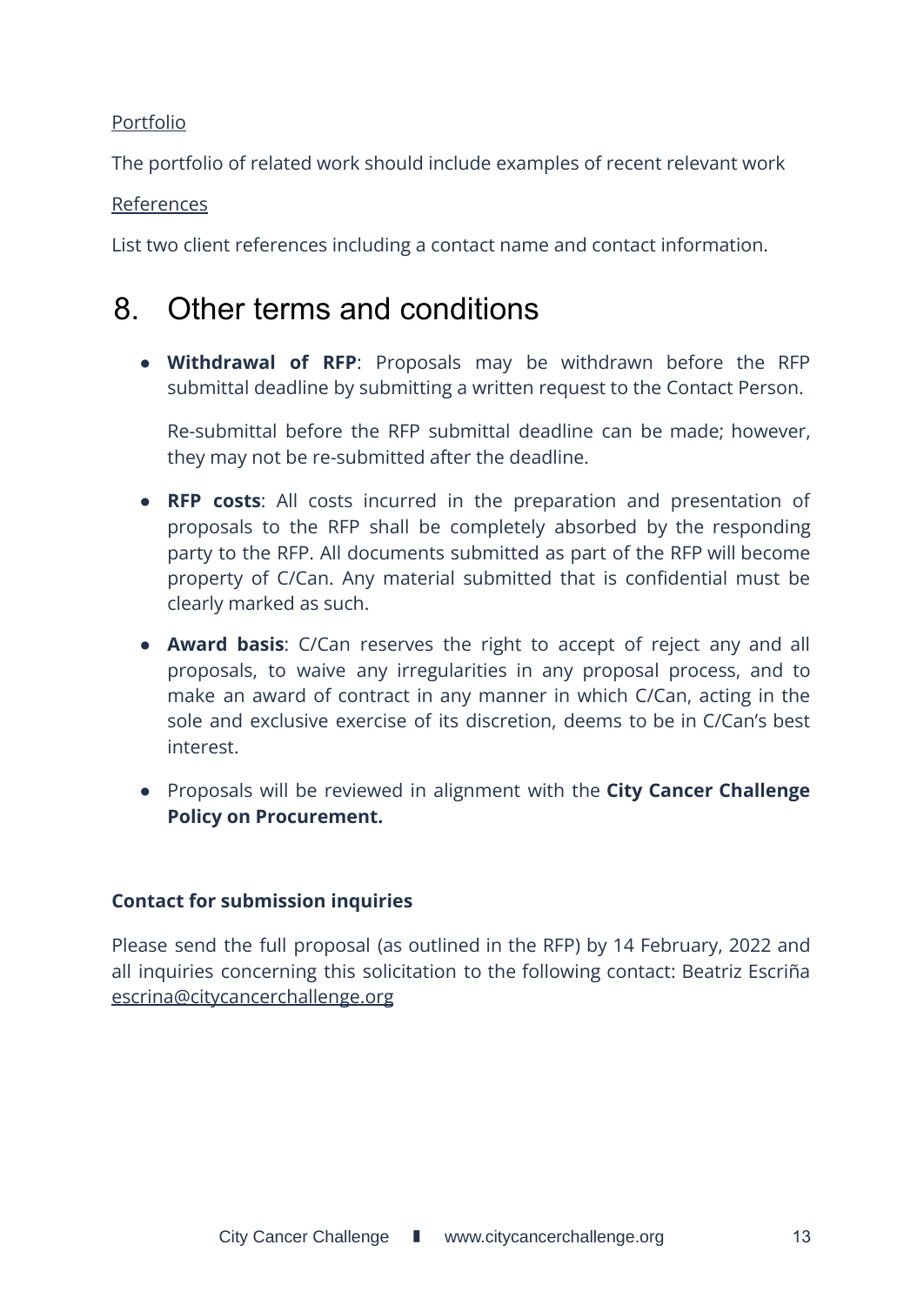### <span id="page-13-0"></span>**Annex 1: SEO specifications for City Cancer Challenge's new website**

### <span id="page-13-1"></span>**SEO On Page**

Technical Recommendations

- 1. Indexing Policy
	- The website shall index all URLs providing relevant information for both users and search engines, addressing the interest needs of the former in relation to query terms, as well as trying to optimise the website's organic positioning.
	- Conversely, URLs that do not provide value for the achievement of this objective and entail a waste of time in the crawling of the site should not be indexed(e.g. tags, privacy policies, cookies, paginations, among others).
- 2. Sitemap
	- The Sitemap.xml file shall be created in .xml format and submitted to search engines, preferably through the Google Search Console tool for developers.
	- The sitemap index file shall be used correctly, grouping URLs into various categories (pages, post, categories), and it shall also be developed in .xml format, in order to correctly group the content and thus facilitate its indexing by search engines.
- 3. Robots.txt
	- A robots.txt file shall be uploaded at the root of the website.
	- Pages that shall not be crawled (and, therefore, not indexed) shall be included in the robots.txt file.
	- The sitemap itself shall be included in the robots.txt file.
	- There shall be no page resources, such as CSS, images or JavaScript, blocked by the robots.txt file.
- 4. Metadata
	- Metadata shall be included in all website pages, which shall always have a title, a description and a URL optimised for SEO.
- 5. Header Tags
	- All pages of the website must contain the corresponding header tags, from H1 to H6. There shall be no hierarchy jumps (empty or non-existent tags)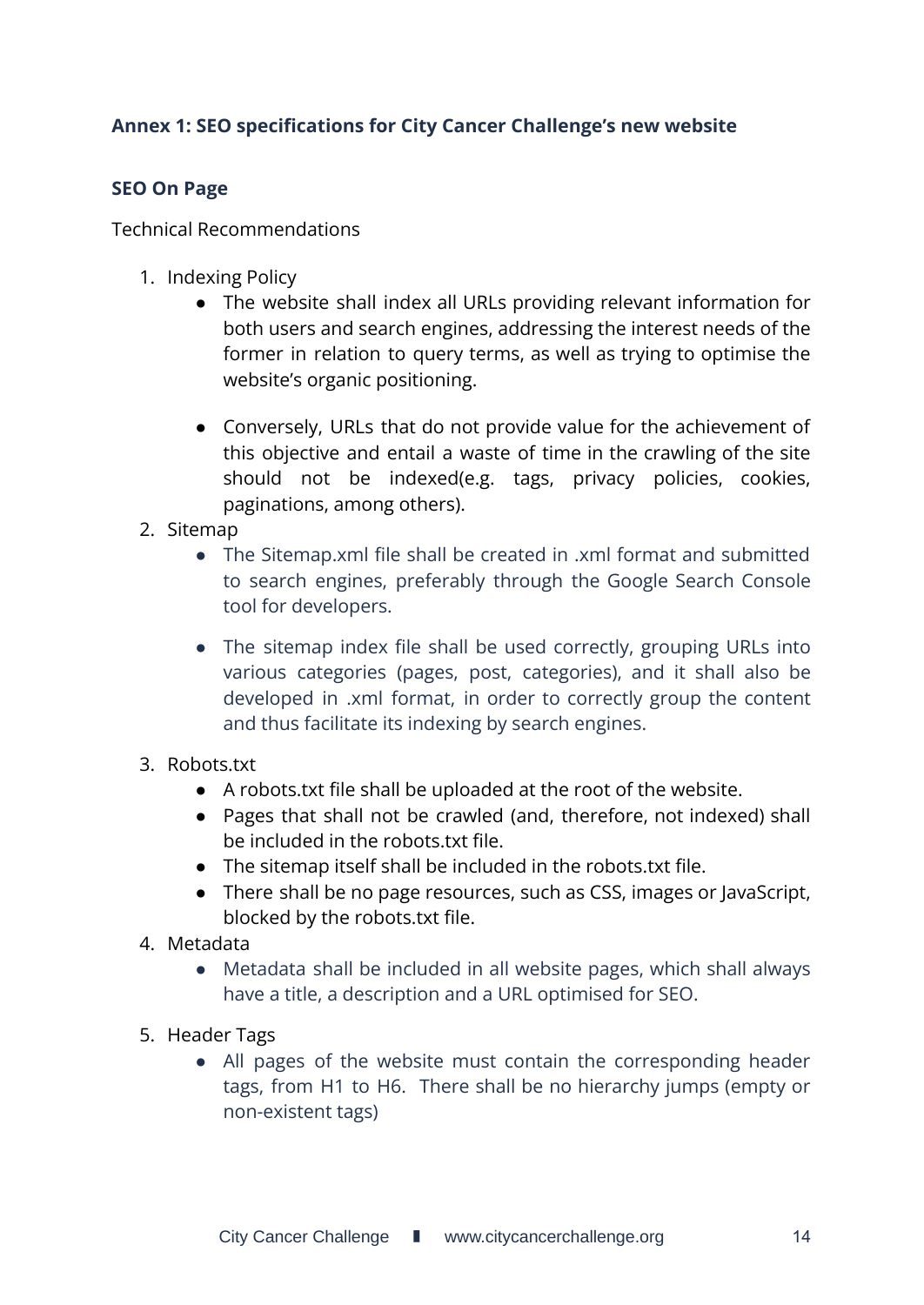- Header tags, from H1 to H6, shall optimally organize the content structure of any website page.
- All header tags, both within each post and among different posts, shall be different and unique.
- 6. Friendly URLs
	- Website URLs shall not contain any parameter that may hinder the crawling and indexing of content (?, ñ, ¨) or result in duplicated content on the website.
	- It is recommended that URLs be separated by hyphens.
- 7. Hero URLs
	- The website shall not contain orphan URLs, i.e. web pages that cannot be accessed from the internal architecture of the website itself.
	- Orphan URLs that do not provide relevant and interesting content for the user in relation to their search intentions shall be de-indexed.
- 8. Link Juice
	- The website shall have an internal linking system in place that provides higher authority to the most relevant pages of the website.
	- In order to develop an optimal internal link juice strategy, the selected provider shall take the following into consideration:
		- There shall not be a large volume of links redirecting to the home web page, as it would diminish its authority.
		- Blog pages and posts, shall be part of the internal link juice strategy, as they are one of the main gateways to the website in general. This implies that they shall be granted higher authority over other less relevant pages on the site, which should be excluded from the strategy..
- 9. Canonical Tags
	- Canonical tags shall be implemented according to the most relevant pages in relation to the content that is displayed and that should be shown in search engines.
	- The website shall contain canonical tags to prevent bots from crawling duplicate pages or pages with similar content.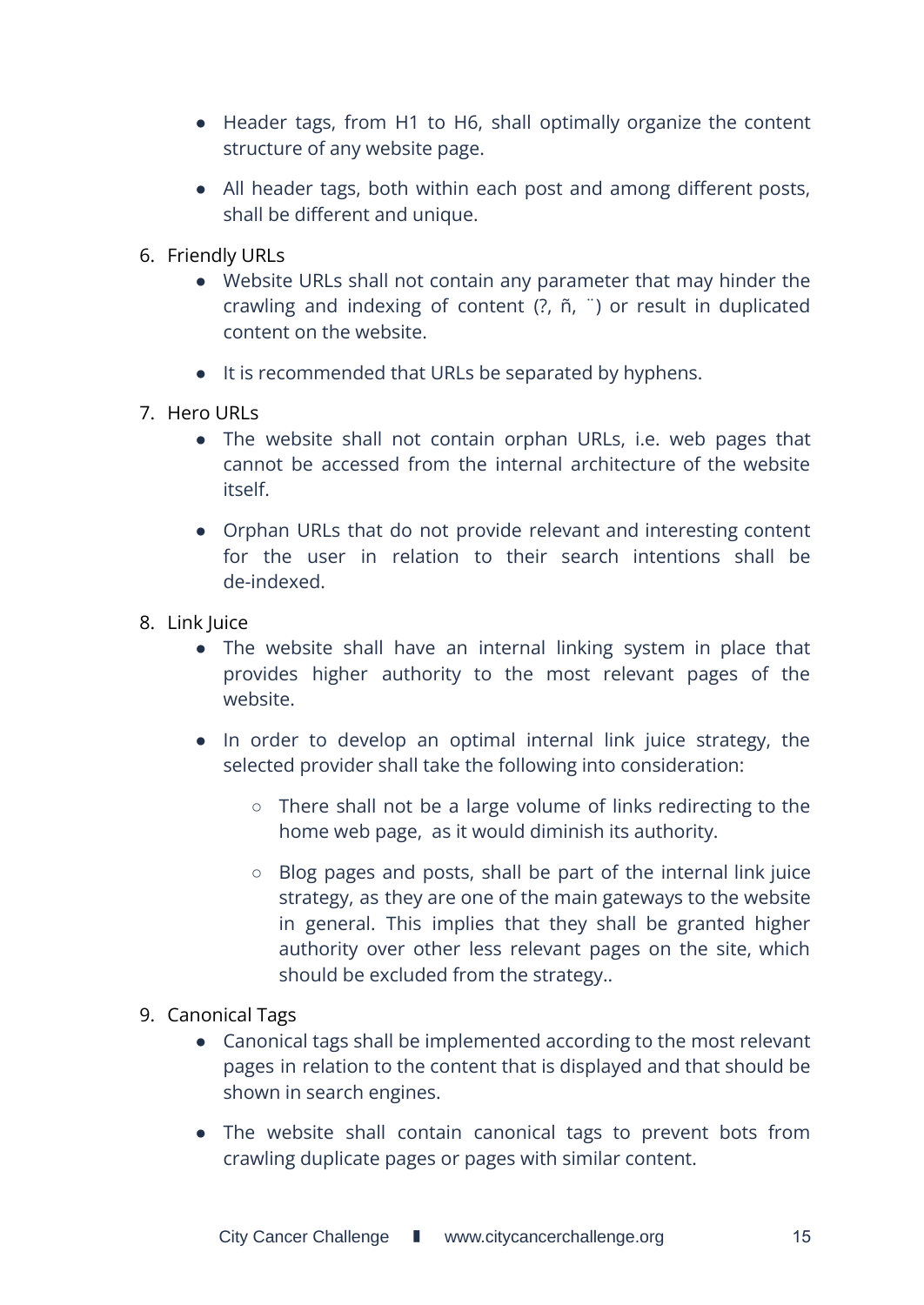#### 10.301 Redirects

- The website shall contain as few redirects as possible, given that they consume a high amount of the crawling budget at the expense of crawling and indexing other relevant pages of the website. For this reason changes to the website's architecture (once established) shall be reduced to the minimum.
- If needed, redirects shall be configured to take users to pages in which the content is of interest to them, and they shall always be permanent (301) and not temporary (302).

#### 11.404 Errors

- The website shall not take the users to pages containing 404 errors.
- 404 errors shall not be crawled or indexed.
- 12.Errors 500
	- The website shall not contain errors related to the server itself, also known as type 500 errors.

#### 13.Web Performance

- The performance of the website shall meet a score of at least 75 out of 100 for both desktop and mobile devices.
- No resources shall be hampering the loading speed of the website on any device. Some resources that could cause problems are:
	- Images not properly coded around the file type.
	- Non-optimally formatted images.
	- CSS or Javascript elements whose functionality blocks rendering.
	- Unused CSS elements.

#### 14.Web Experience

- In order to provide an optimal user experience within the website, the Core Web Vitals (LCP, FID and CLS metrics) shall be fully optimized.
	- LCP shall be below 2.5 seconds.
	- FID shall be below 100 milliseconds.
	- CLS shall be below 0.1.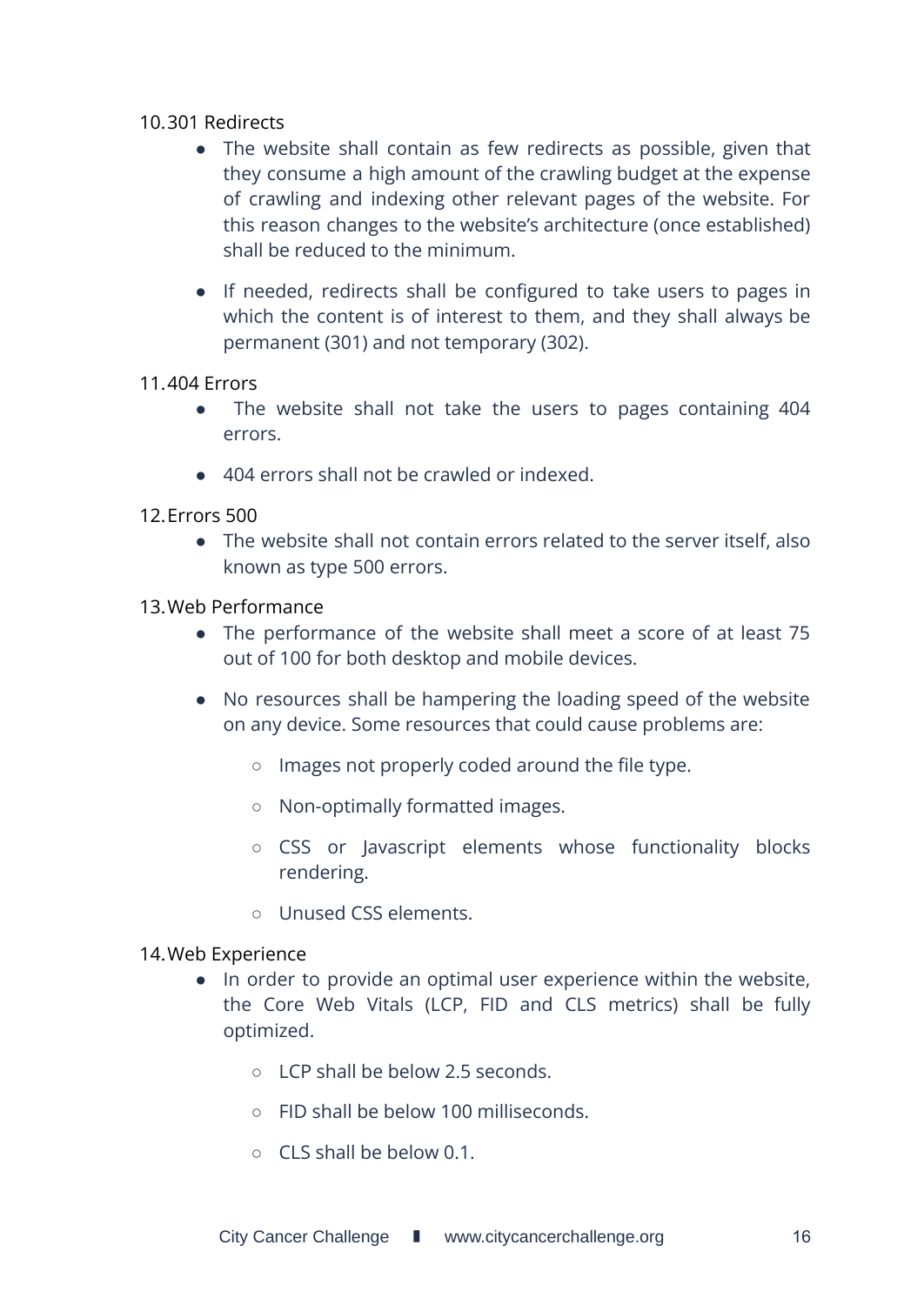- For such purpose, the following factors shall be taken into account:
	- $O \cap \Gamma$ :
		- *<img>* elements.
		- Elements within an element.
		- *<video>* elements.
		- An element with a background image loaded via the *url(.)*
		- *Block.level* elements containing text nodes.
	- FID:
		- Text fields or checkboxes *(<input>, <textarea>* )
	- $O$   $C1S$ 
		- Image elements shall have a specific width and height to reduce layout changes.
- 15.Responsive Version
	- The website shall have a responsive version, adapted to mobile, and thus the following elements shall be optimised:
- Fonts.
- Image and/or video formats.
- Vertical and/or horizontal format of the website.
- Usability.
- Loading times.
- Links.
- Call to actions.

16.Images

- Website images shall be fully optimized for crawling and indexing. Thus, all images on the website shall meet the following requirements:
- Image names shall be descriptive, separated by hyphens.
- Images shall be resized according to CSS and screen size of the different devices.
- An exclusive sitemap for the images of the website shall be created for each of the categories of the site.
- Images shall be hosted on a CDN.
- Directed load shall be implemented.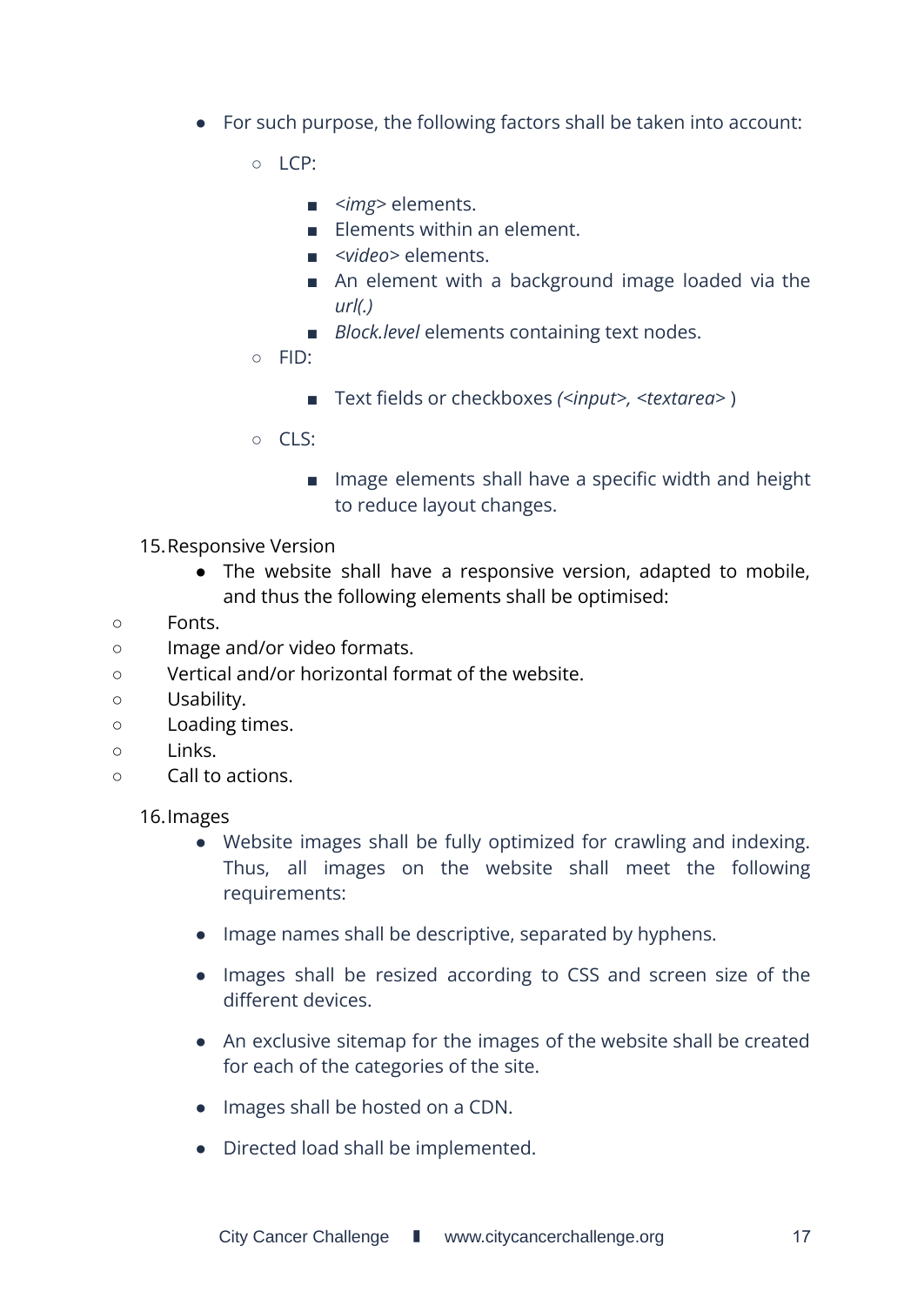• Caching in the user's browser shall be in place to reduce loading time in the event of revisits.

Content Recommendations

- 1. Inclusion of Keywords
	- 1.1. Metadata
		- Both the titles and the website description shall meet the following requirements:
		- They shall contain the main keyword of each web page.
		- They shall be related to the page content.
		- They shall be unique for each page, in order to avoid duplicate content.
		- Their length shall be optimised to contain between 30 and 60 characters.
	- 1.2. Landing Content
		- The content of each landing page or URL shall be unique and different, in order to avoid duplicate content and confusion in the user, resulting in a bad user experience.
		- Based on a pre-established content hierarchy, the content of each landing page or URL shall consist of a main keyword, referring to the main topic to be addressed on that page, as well as secondary keywords, which must be related to the main keyword.
	- 1.3. URLS
		- All URLs shall contain the main keyword of their page.
	- 1.4. Header Tags
		- All header tags on each page of the website must contain a keyword:
			- H1 header tags shall contain the main keyword of their page, referring to the main topic to be addressed on that page.
			- The rest of the heading tags, from H2 to H6, shall contain secondary keywords that provide relevance to the main one, as well as semantic meaning to each of the blocks in which the page content will be divided.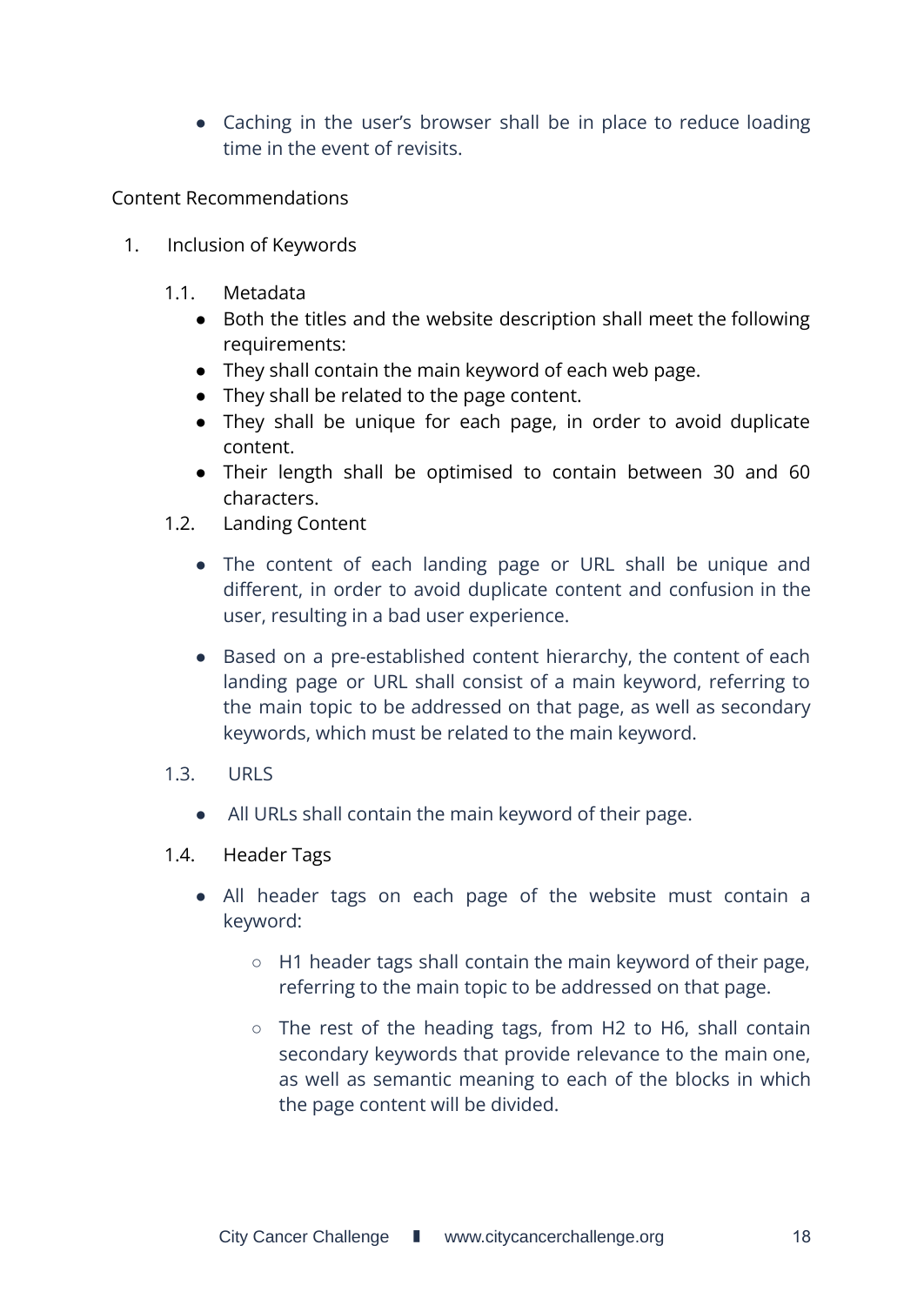- Header tags shall contain around 50-60 characters, 55 being the ideal number.
- 1.5. Anchor Text
	- Every anchor text must contain the main keyword of the content it links to.
- 1.6. Images
	- All website images shall be optimized in relation to the implemented and predefined content strategy. The following considerations shall be taken into account:
		- File name: All images shall have a file name separated by hyphens and containing the main keyword to which they are related.
		- Alt tag: All images shall contain a descriptive, specific, unique and relevant alt tag.
- 2. Information Architecture
	- The website's information architecture shall be optimised for both search engines and users with the aim of facilitating indexing and improving the user experience.
	- The website's architecture shall be logical and distribute information in such a way that users can easily find any element required to satisfy their needs.
	- The information architecture shall create a certain number of main categories that will group related posts (contents).
	- Each of the categories shall be treated independently, forming a pyramidal structure, where each URL is distributed based on the average volume of monthly searches and the difficulty of positioning.
	- In this structure, the main categories shall use generic keywords, while posts (final contents) shall focus on long tail keywords.
- 3. Html/Text Ratio
	- The website's html/text ratio shall be optimized to remain at levels between 30% and 70%.
- 4. Semantic Markup
	- The new website shall contain a rich semantic markup. This includes the use of rich snippets, expanding the information of the results offered by search engines.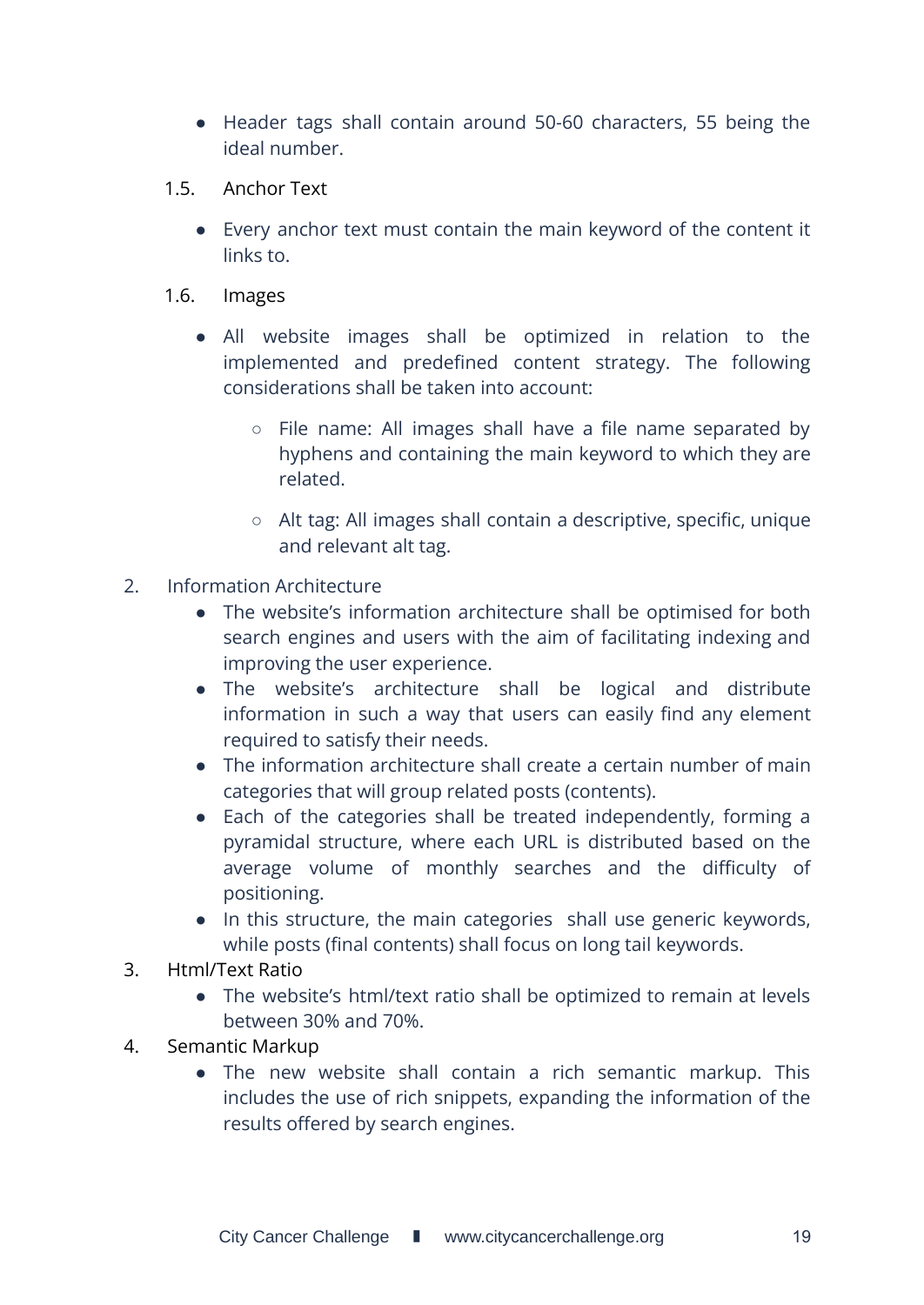- In addition to the current markings (website and breadcrumb list), the website shall include other markings belonging to organisations, as shown on <https://schema.org/NGO> )
- 5. Content Strategy
	- The website, and not only the corporate blog, shall follow a content strategy developed by the selected provided in line with the information architecture.
	- The content strategy shall promote quality content that improves organic positioning based on users' search interests, also known as green content. Content shall be differential and attractive content, and thus the website should not contain similar content between its various pages, i.e. duplicate content.
	- The content strategy shall be planned and executed based on a thorough analysis of the market, focusing on the competition and target audience.
	- The content strategy shall follow an editorial calendar reflecting the different topics to be addressed in the blog, which will be segmented by categories, and including the frequency of publication of content.
- 6. AMP Labels
	- The website shall contain AMP tags to reduce loading times.
	- Each tag shall be correctly implemented on the headers of the different pages of the website.

### **SEO Specifications - Off Page**

- <span id="page-19-0"></span>1. External Links
- There shall be a clear and effective link building strategy in place.
- Inbound links shall meet the following requirements:
	- All links shall have a page authority higher than 40 out of 100.
	- The subject of the page to which the link redirects shall be similar to the subject of the page from which it is redirecting.
- It is advisable that the anchor texts used are either text or images.
- 2. Follow/Nofollow Tags
- In terms of external linking, there shall be a balance between follow and nofollow links.